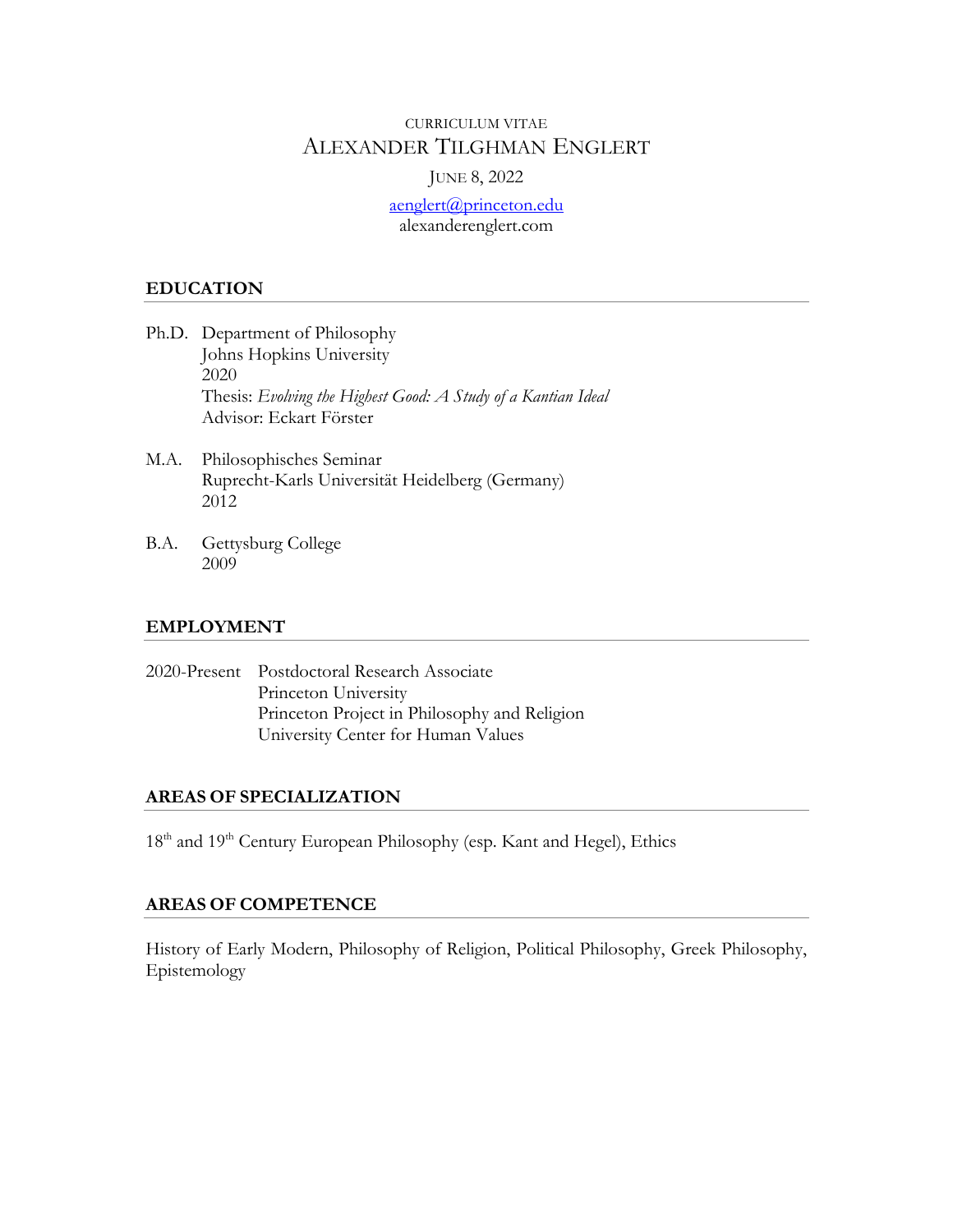### **PUBLICATIONS**

### **Refereed Journal Articles**

- *Forth.* "The Conceptual Origin of Worldview in Kant and Fichte." *Journal of Transcendental Philosophy*.
- 2022 "How a Kantian Ideal Can Be Practical." *Inquiry*. DOI: 10.1080/0020174X.2022.2075449
- 2020 "Philosophical Think Tanks." *Teaching Philosophy*. DOI: 10.5840/teachphil20201125132
- 2017 "Dutifully Wishing: Kant's Re-Evaluation of a Strange Species of Desire." *Kantian Review*. DOI: 10.1017/s1369415417000139
- 2017 "Life, Logic, and the Pursuit of Purity: Logically Reconstructing the Transition to Cognition." *Hegel-Studien*. ISSN: 0073-1587
- 2014 "*Pecca Fortiter* for the Sake of Morality? Making Sense of Wrong in Hegel's System of Right." *Hegel Bulletin*. DOI: 10.1017/hgl.2014.26

#### **Chapters in Edited Volumes**

*Forth.* (with Andrew Chignell) "Kant on the Highest Good." In *The Oxford Handbook of Kant*. Edited by Anil Gomes and Andrew Stephenson.

#### **Book Reviews**

2018 "Thomas Höwing (ed.), *The Highest Good in Kant's Philosophy*. Berlin: De Gruyter, 2016." *Kantian Review*. DOI: 10.1017/S1369415417000498

#### **Original Articles in Submission (to Peer-Reviewed Journals)**

- 1. Project on Kant's Immortality Postulate (draft available)
- 2. Project on Kant's highest good (draft available)
- 3. Project on Hegel's philosophy of religion (draft available)
- 4. Project on Kant's theory of consciousness vis-à-vis Ned Block's theory (draft available)
- 5. Project on Hegel's conception of life (draft available)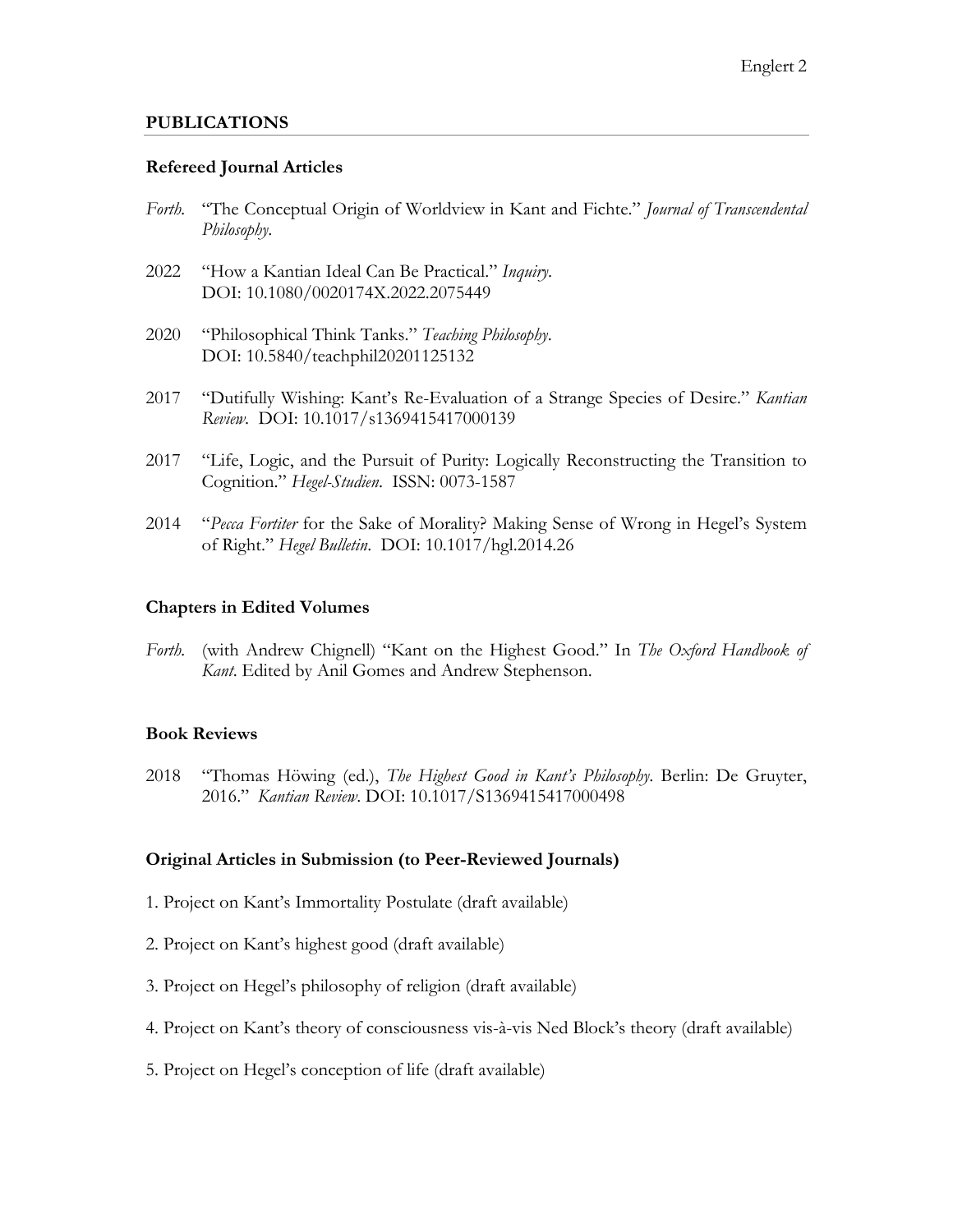## **Works in Progress**

- 1. Project on Kant's notion of the change of heart
- 2. Project on Kant's *Opus postumum*
- 3. Project on a Kantian argument for immortality

## **TEACHING EXPERIENCE**

## **As Lead Instructor**

| PRINCETON UNIVERSITY                                      |                  |
|-----------------------------------------------------------|------------------|
| Kant's Practical Philosophy (Grad., co-taught)            | <b>Fall 2022</b> |
| German Idealism (B.A.)                                    | Spring 2022      |
| <b>JOHNS HOPKINS UNIVERSITY</b>                           |                  |
| Dystopian Dreams - Utopian Ideals (B.A.)                  | Spring 2019      |
| The Good, the Bad, and the Guilty (B.A.)                  | Winter 2017      |
| TOWSON UNIVERSITY                                         |                  |
| Introduction to Ethics (B.A.)                             | Spring 2018      |
| As Mentor                                                 |                  |
| PRINCETON UNIVERSITY                                      |                  |
| University Center for Human Values Senior Thesis Workshop | AY 2020-2021     |
| As Graduate Instructor                                    |                  |
| JOHNS HOPKINS UNIVERSITY                                  |                  |
| Introduction to Formal Logic                              | Spring 2018      |
| Introduction to Greek Philosophy                          | Fall 2017 & 2016 |
| Foundations of Modern Political Philosophy                | Spring 2017      |
| Introduction to Moral Philosophy                          | Spring 2016      |
| Philosophy of Religion                                    | <b>Fall 2015</b> |
|                                                           |                  |

# **HONORS AND AWARDS**

## **National and International Fellowships**

| 2018-2019 | Charlotte W. Newcombe Doctoral Dissertation Completion Fellowship<br>$(\$25,000)$ |
|-----------|-----------------------------------------------------------------------------------|
| 2009-2011 | DAAD Graduate Fellowship ( $\epsilon$ 16,000)                                     |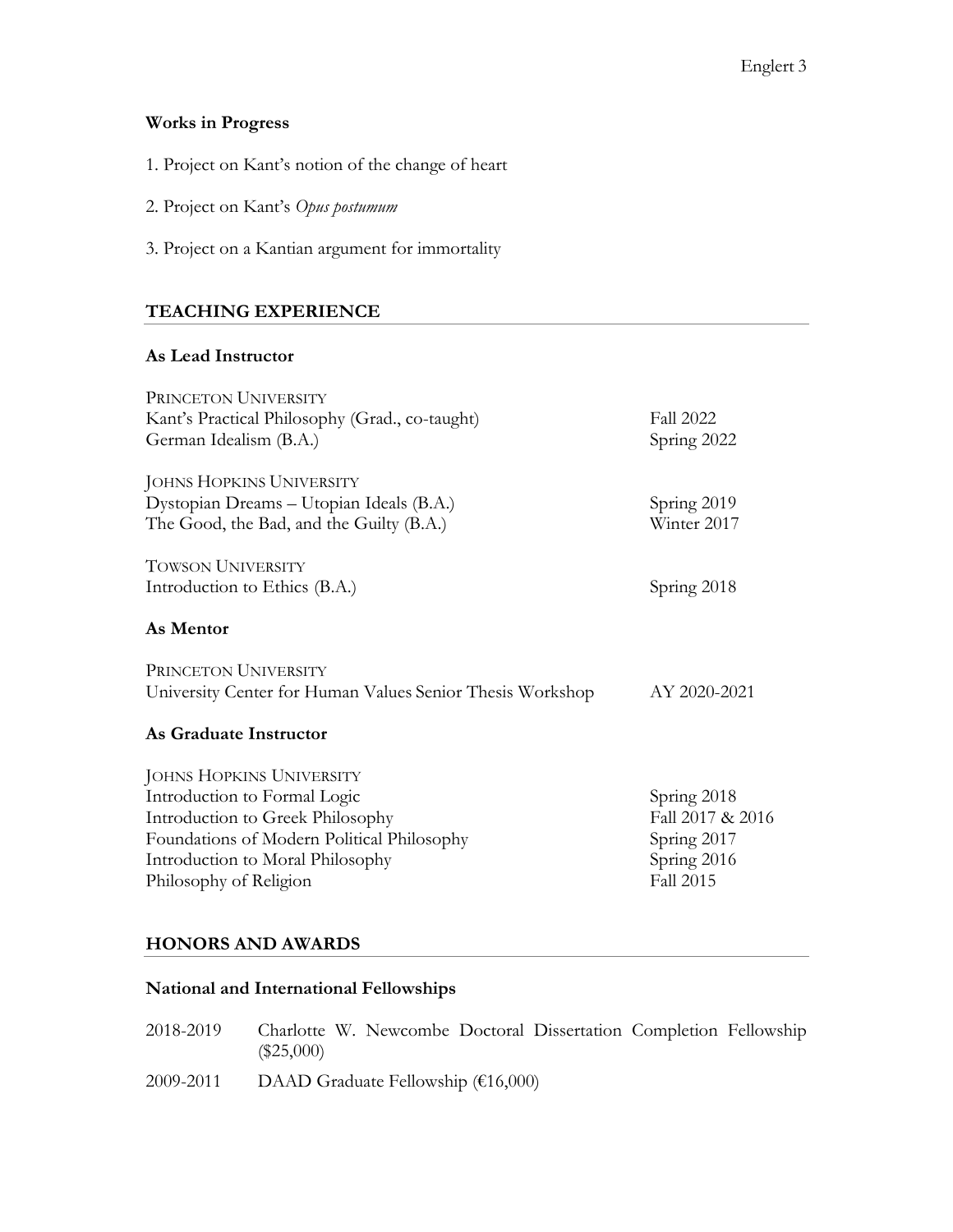# **HONORS AND AWARDS (CONT.)**

# **Institutional Fellowships**

| 2020      | Arthur O. Lovejoy Fellowship - Johns Hopkins University Philosophy<br>Department (\$14,500)  |
|-----------|----------------------------------------------------------------------------------------------|
| 2019      | Sachs Dissertation Fellowship - Johns Hopkins University Philosophy<br>Department (\$14,500) |
| 2019      | Dean's Teaching Fellowship – Johns Hopkins University (\$11,500)                             |
| 2013-2015 | Owens Scholar Fellowship Award – Johns Hopkins University (\$18,000)                         |

# **Paper Prizes**

| 2018 | William Miller Essay Prize - Johns Hopkins University, Department of<br>Philosophy, under new rules $(\$1,000)$ |
|------|-----------------------------------------------------------------------------------------------------------------|
| 2018 | APA Graduate Student Travel Stipend for Colloquium Paper (\$300)                                                |
| 2017 | Singleton Center Paper Prize (\$500)                                                                            |
| 2016 | Nominee for the Markus Herz Prize – Eastern Division<br>North American Kant Society (\$200)                     |
| 2014 | William Miller Essay Prize - Johns Hopkins University, Department of<br>Philosophy, under old rules (\$1,000)   |
| 2009 | Elie Wiesel Prize in Ethics Essay Contest - Third Place (\$1,500)                                               |

# **INVITED TALKS**

| 2022 | "Work for the Highest Good in the Third Critique"                |
|------|------------------------------------------------------------------|
|      | God, Nature, and Idealism $-A$ Symposium Honoring Eckart Förster |
|      | Johns Hopkins University                                         |
|      | May 6                                                            |
|      | Baltimore, Maryland                                              |
|      |                                                                  |
|      | "Perfection through Noumenal Creation"                           |
|      | North American Kant Society Central APA Session                  |
|      | American Philosophical Association Central Division Meeting      |
|      | February 23-26                                                   |
|      | Chicago, Illinois                                                |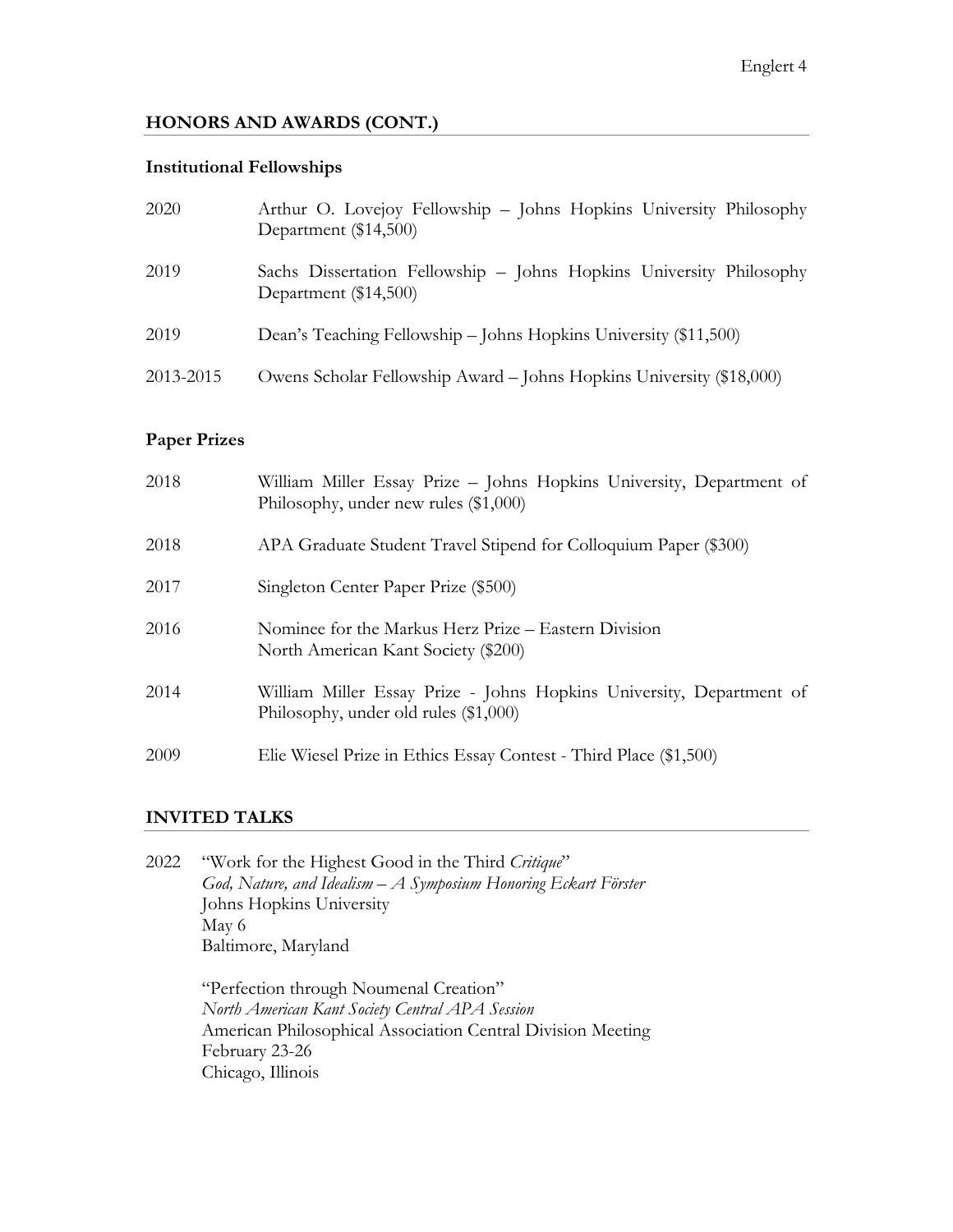### **INVITED TALKS (CONT.)**

2022 "Work for the Highest Good" Department of Philosophy Colgate University February 3 Hamilton, New York

> "Work for the Highest Good" Department of Philosophy Florida State University January 28 (virtual)

2021 "The Highest Good in the Third *Critique*" *The Highest Good and the Limits of Reason* Johns Hopkins University Organized by: Karin Niesenbaum, Dean Moyar, and Paul Franks October 22 (virtual)

> "Kant, Teleology, and Immortality" *Early Career Workshop for Theistic Philosophers* Commentator: Eric Watkins (UC San Diego) Organized by: Kevin Vallier July 9 (virtual)

2020 "Der Begriff der Weltanschauung bei Kant und Fichte" Institut für Philosophie Freie Universität Berlin October 30 Berlin, Germany

> "Kant on Perfection from a Metaphysical Point of View" American Philosophical Association Pacific Division Meeting Invited Symposium: *New Approaches to Kant on Perfection* April 8-11 San Francisco, California (cancelled due to COVID-19)

2018 "Husserl's Theory of Basic Values: A Case Study from *Blood Meridian*" *Phenomenology and Literature: New Readings in Husserl* Conference of the German Departments of Brown University and Johns Hopkins May 5-6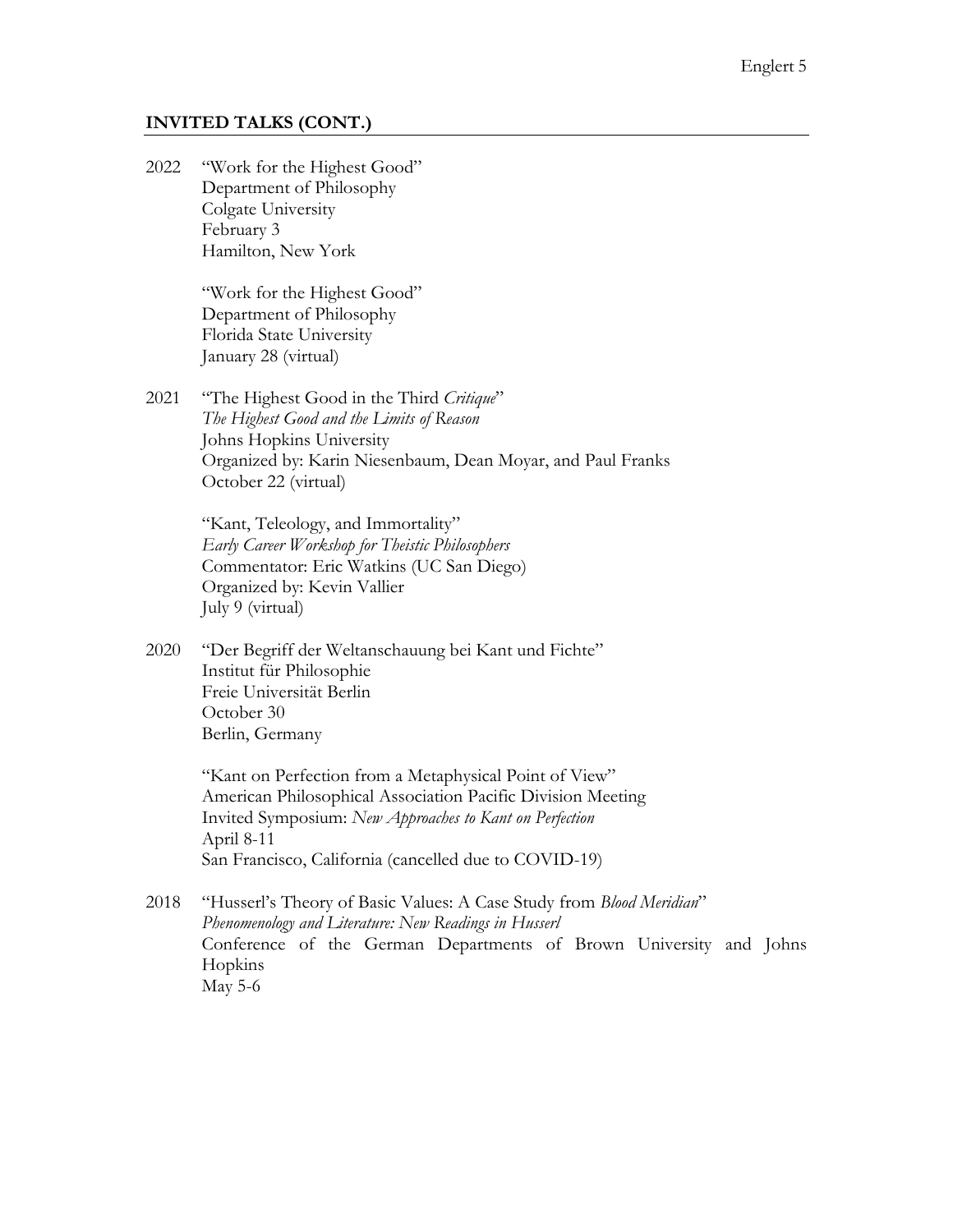### **CONFERENCE ACTIVITY**

### **Conferences and Workshops Organized**

2022 *God and Infinity: Perspectives from Hegel and Kierkegaard* Co-organizer with Elizabeth X. Li Princeton University April 1-2

### **Papers Presented (Refereed)**

- 2021 "Kant and the Devil (Argument) You Don't Know" *Philosophy of Religion Incubator Conference* Princeton Project in Philosophy and Religion May 17-18 Princeton University Princeton, NJ (Zoom)
- 2018 "Morality and Nature's Hidden Plan" *The Freedom of Nature and the Nature of Freedom* UK Kant Society Annual Conference 2018 September 6-7 Cardiff University (Recipient of Travel Award Bursary)
- 2018 "Kantian Archetypes and Action" American Philosophical Association Central Division Meeting Colloquium Paper February 21-24 Chicago, Illinois (Received APA Graduate Student Travel Stipend Prize)
- 2016 "Dutifully Wishing: Kant's Reevaluation of a Strange Species of Desire" 13<sup>th</sup> Eastern Study Group Meeting of the North American Kant Society (NAKS) April 10-11 Yale University (Received the travel prize for best graduate student paper as nominee for the Markus Herz Prize)

### **Discussant**

2022 *Columbia Seminar on Comparative Philosophy* – Respondent Presenter: Allison Aitken May 13

> *Virtual North American Kant Society* Meeting – Commentator Speaker: Olga Lenczewska February 9 (Zoom)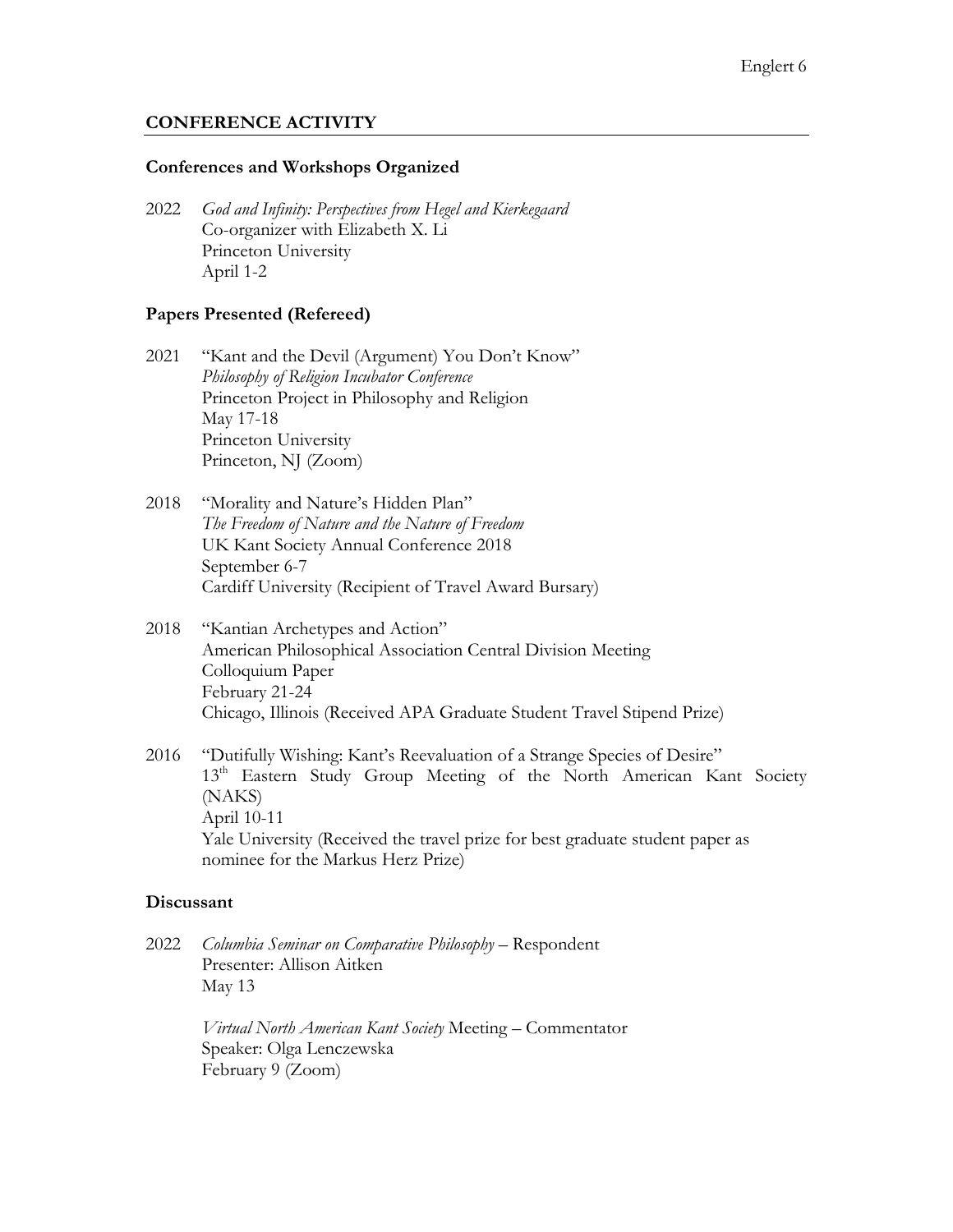### **CONFERENCE ACTIVITY AS DISCUSSANT (CONT.)**

2021 The Veritas Forum at Princeton University: *On Good and Evil –* Moderator Speakers: C. Stephen Evans and Gideon Rosen November 18, Princeton University, New Jersey

Philosophy of Religion Incubator Conference – Chair Princeton Project in Philosophy and Religion May 17-18, Princeton, New Jersey (Zoom)

Princeton University Graduate Conference in Political Theory – Chair April 22-24, Princeton, New Jersey (Zoom)

*Kant on the Self* – Chair Department of Philosophy, Princeton University February 20 – 21, Princeton, New Jersey (Zoom)

2020 North American Kant Society Biennial Meeting – Chair June 5-7, Binghamton, New York (Cancelled due to COVID)

> *Kant's Transcendental Idealism* – Chair American Philosophical Association Eastern Division Meeting January 8-11, Philadelphia, Pennsylvania

### **Departmental Talks**

- 2022 "Hegel and the Idea of Religious Life" Princeton Project in Philosophy and Religion Princeton University April 1-2
- 2021 "No Work for the Highest Good?" University Center for Human Values Princeton University October 14

"Kant, Teleology, and Immortality" University Center for Human Values Princeton University March 24

#### **PROFESSIONAL DEVELOPMENT**

Certificate of Completion Johns Hopkins University Teaching Academy Baltimore, Maryland Fall 2017 – Spring 2018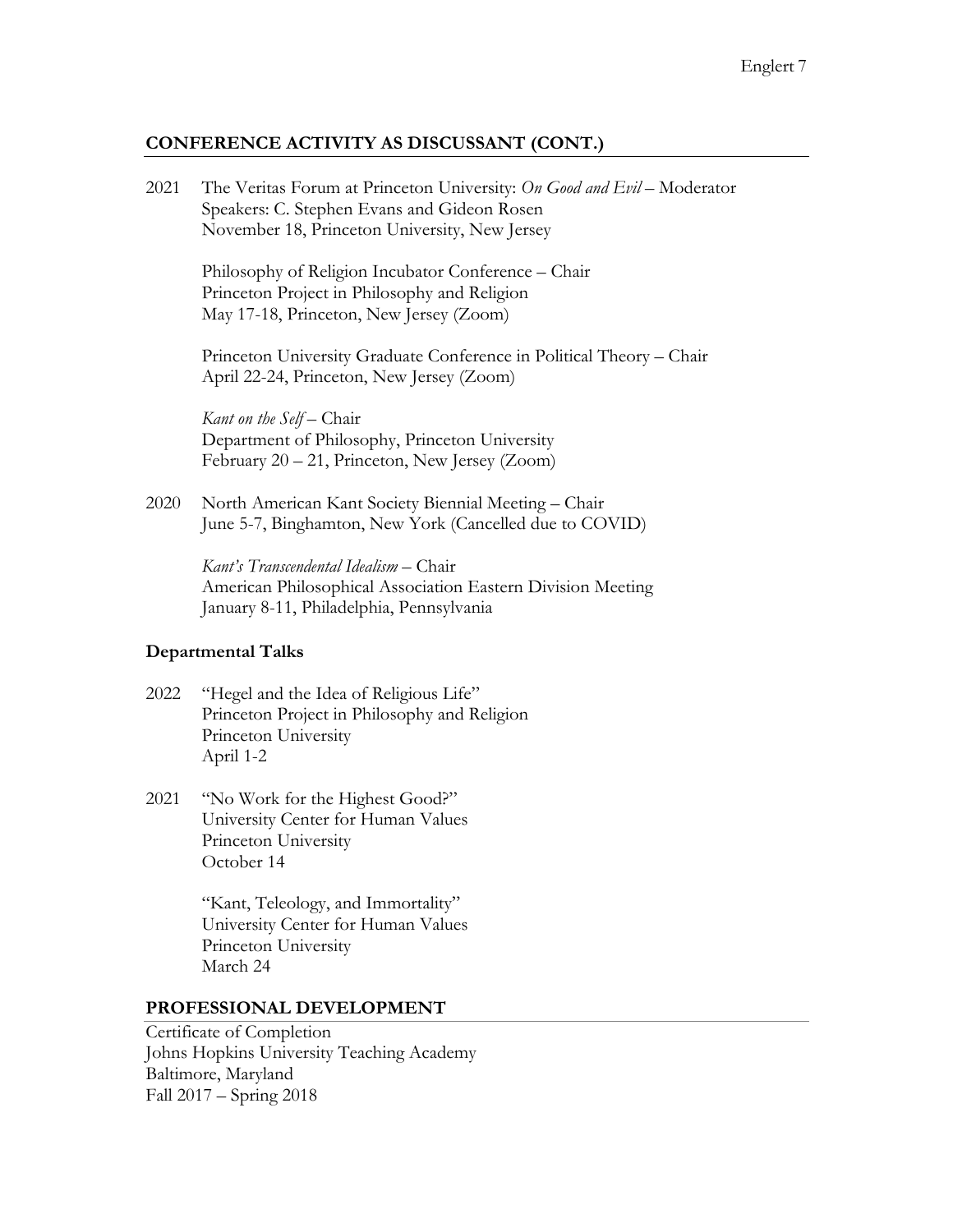## **PROFESSIONAL DEVELOPMENT (CONT.)**

Teaching Philosophy Workshop American Association for Philosophy Teachers Carnegie Mellon Institute Pittsburgh, Pennsylvania January 23, 2015

## **RESEARCH EXPERIENCE**

Research Assistant Phenomenology Section Clinic for General Psychiatry of the Ruprecht-Karls-Universität Heidelberg, Germany Project Director: Prof. Thomas Fuchs July 2012 to July 2013

**Note:** The Phenomenology Section explores topics of classic phenomenology, e.g., timeconsciousness, theories of self, etc., in the context of current psychiatric research, especially in relation to phenomenal disturbances caused by mental illnesses.

## **PROFESSIONAL SERVICE**

### **Manuscript Reviewer**

*Res Philosophica*; *Teaching Philosophy*; *Kantian Review*

### **PROFESSIONAL AFFILIATIONS**

| $2021$ - Present | Society of Christian Philosophers            |
|------------------|----------------------------------------------|
| $2017$ - Present | D.C./Baltimore Kant Workshop                 |
| $2015$ - Present | American Association for Philosophy Teachers |
| $2014$ - Present | American Philosophical Association           |
| $2014$ - Present | North American Kant Society                  |

### **LANGUAGES**

German Reading: Fluent Speaking: Fluent Writing: Fluent Latin Reading: Good French Reading: Good